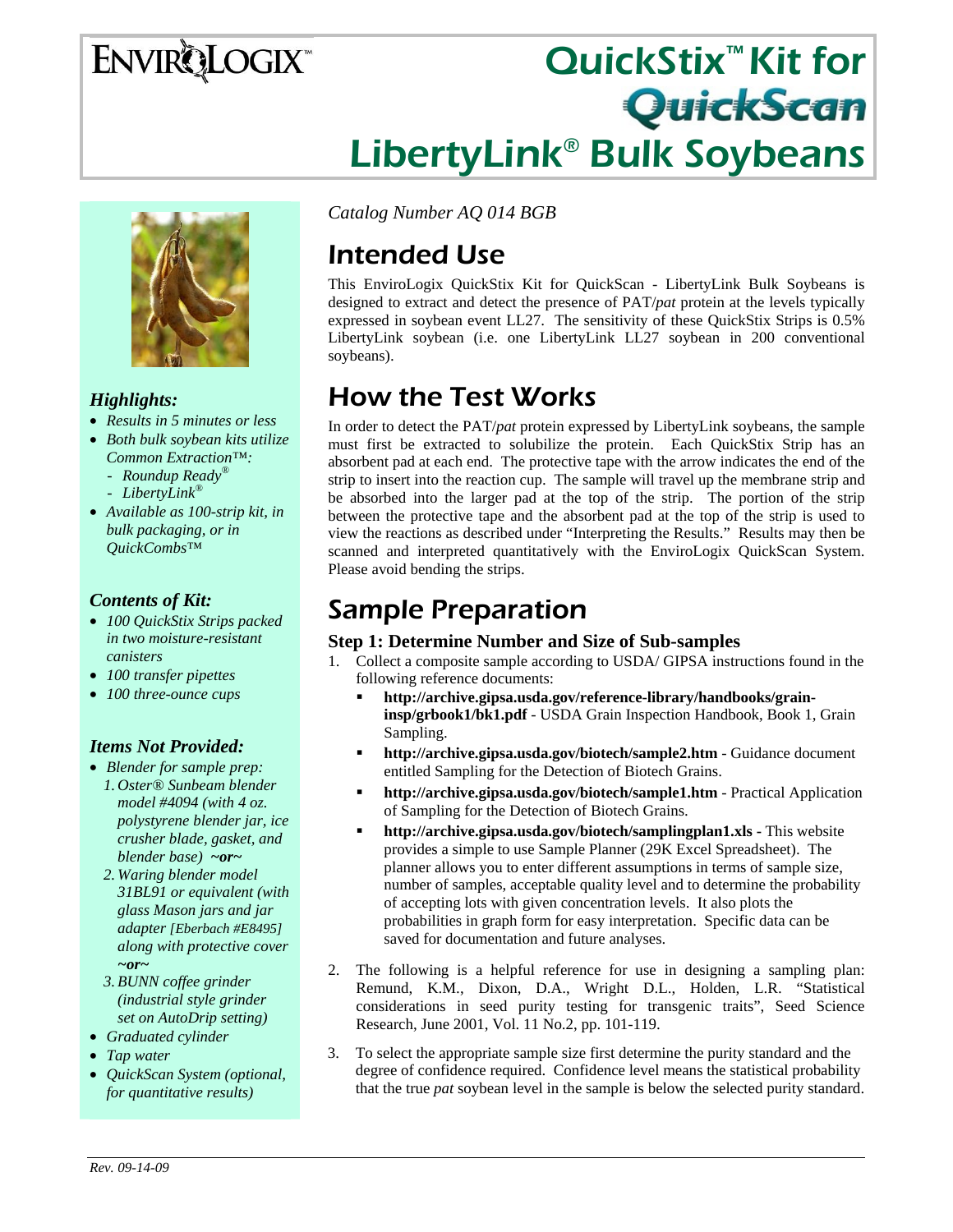4. Table 1 provides a guideline for determining the number of 200 bean subsamples necessary to provide effective screening for different GM concentrations at a 95% confidence level.

|  |  |  |  |  |  |  |  |  |  |  | Table 1 - Number of 200 soybean subsamples required for testing |  |  |  |  |  |
|--|--|--|--|--|--|--|--|--|--|--|-----------------------------------------------------------------|--|--|--|--|--|
|--|--|--|--|--|--|--|--|--|--|--|-----------------------------------------------------------------|--|--|--|--|--|

| <b>Confidence</b><br>Level $(\% )$ | LibertyLink PAT/pat (Event LL27)<br><b>Soybean Screening Level</b> |         |  |  |  |  |
|------------------------------------|--------------------------------------------------------------------|---------|--|--|--|--|
|                                    | $0.75 \%$                                                          | $0.5\%$ |  |  |  |  |
| $95\%$                             |                                                                    |         |  |  |  |  |

#### **Step 2: Determine Sub-sample Weight, Jar Size and Grind Times**

- 1. Determine average weight of individual bean lot to be tested (weigh 100 beans, divide by 100).
- 2. Calculate the weight of the number of beans to sub-sampled and tested (number of beans X Average Weight/bean).
- 3. Choose an appropriate jar size and grind time based on the type of blender available for sub-sample preparation (see Table 2). Oster Sunbeam Blender with ice crusher blade is recommended over the Waring Blender for its bean grinding efficiency. (Note that bean grind time is longer and requires additional steps\* when using a Waring Blender).

#### **Table 2 - Soybeans**

|               |                     |              |                  | Grind Time                     |
|---------------|---------------------|--------------|------------------|--------------------------------|
| # of Beans    |                     | Sub-sample   |                  | on High                        |
| (approximate) | <b>Blender Type</b> | weight $(g)$ | Jar size $(oz.)$ | Speed                          |
| 100-200       | Oster<br>Sunbeam    | $16 - 38$    | 8                | 20 seconds                     |
| 100           | Waring              | 16-38        | 8                | 60 seconds<br>$(2 X 30 sec.*)$ |
| 200-400       | Waring              | 38-65        | 16               | 60 seconds<br>$(2 X 30 sec.*)$ |

For best results blend beans for  $\frac{1}{2}$  of total time, remove the jar and shake to redistribute larger particles, replace and resume grinding.

#### **Prepare the sample**

- 1. Weigh sample into the appropriate vessel.
- 2. Put protective cover over glass jars.
- 3. Grind sample on high speed until all whole beans are finely ground.
- 4. Add the volume of tap water calculated by the formula (above, left).
- 5. Cap and shake jar vigorously until the entire sample is wet (20-30 seconds, depending on the number of grains). Sample will begin to settle immediately and liquid can be drawn off at that time. Avoid pulling up particles with the transfer pipette.
- 6. Transfer 12 mL of the liquid extract from above the settled soybean solids into the 3 oz. sample cup. The level of extract should be above the bottom of the arrow tape yet below the top of the arrow on the bottom portion of the strip.
- 7. To prevent cross-contamination, thoroughly clean blender parts and jars of dust and residue prior to preparation of a second sample. Use a new transfer pipette and cup for each sample.



*Choose grinding method* 

*Soybean Common Extraction* Grams of beans  $x 5 = mL$  water For example:  $(100 \times 0.15)=15g$ 15  $g \times 5 = 75$  mL water

*Extract in tap water* 



*Transfer extract to cup, about 3 pipettefuls*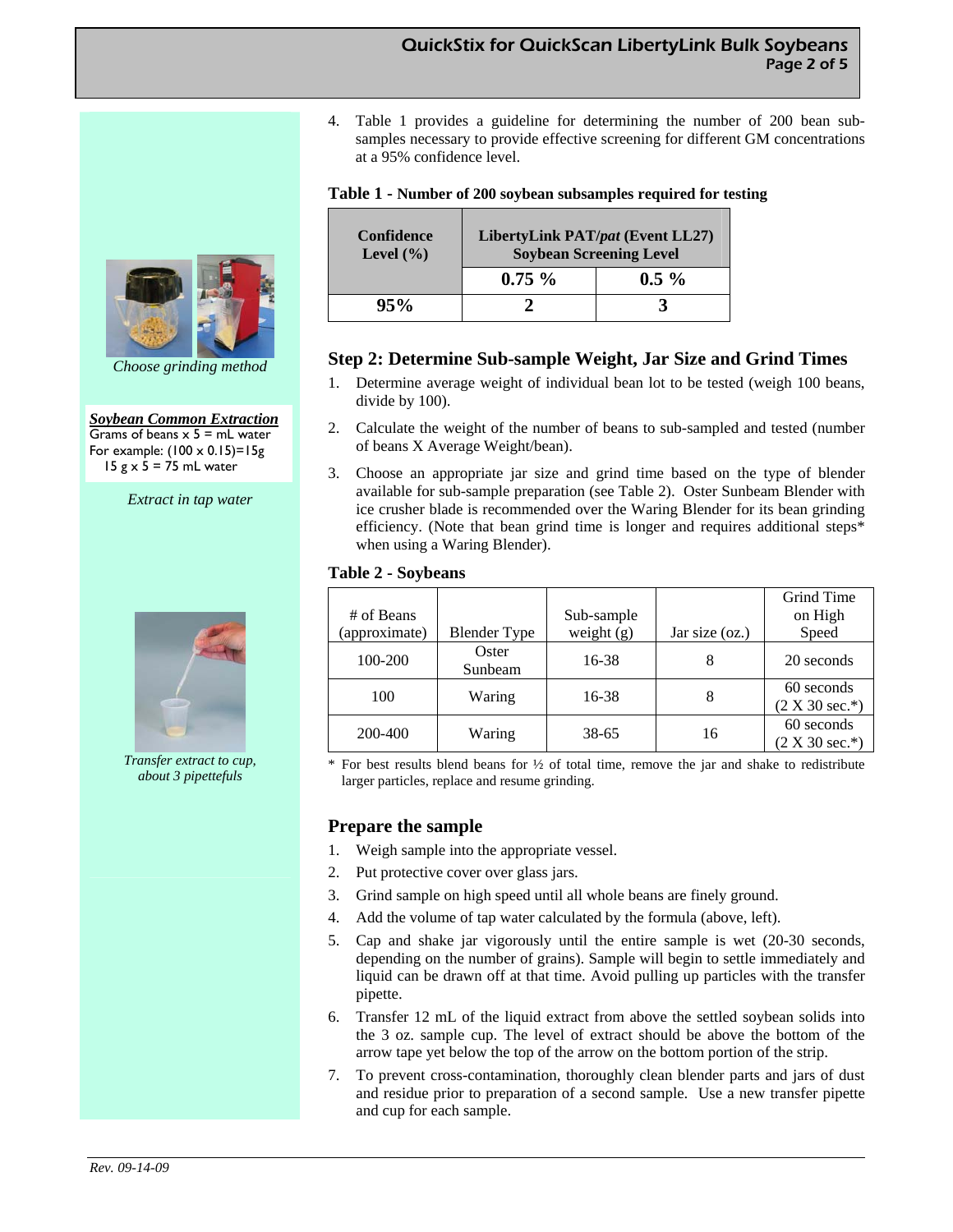

*Any clearly discernable pink Test Line is considered positive* 

### How to Run the QuickStix Strip Test

- 1. Allow refrigerated canisters to come to room temperature before opening. Remove the QuickStix Strips to be used. Avoid bending the strips. Reseal the canister immediately.
- 2. Place the strip into the three-ounce cup containing 12 mL of the liquid soybean extract. The sample will travel up the strip.
- 3. Allow the strip to develop for 5 minutes before making final assay interpretations. Positive sample results may become obvious much more quickly.
- 4. To retain the strip, or for use in the QuickScan System, cut off and discard the bottom section of the strip covered by the arrow tape.

**NOTE: Use extreme caution to prevent sample-to-sample cross-contamination with grain, fluids, or disposables.** 

### Interpreting the Results

Development of the Control Line within 5 minutes indicates that the strip has functioned properly. Any strip that does not develop a Control Line should be discarded, and the sample re-tested using another strip.

If the extract is from a sample containing at least 0.5% LibertyLink soybean (1 in 200), a second line (Test Line) will develop on the membrane strip between the Control Line and the protective arrow tape. The results should be interpreted as positive for PAT/*pat* protein expression.

If the extract is from a negative sample, the strip will only show the control line.

Results may then be scanned and interpreted quantitatively with the QuickScan System. Please consult the QuickScan User Manual for details.



## Kit Storage

QuickStix can be stored at room temperature, or refrigerated for a longer shelf life. Note the shelf life on the kit box for each storage temperature. The kit may be used in field applications; however, prolonged exposure to high temperatures may adversely affect the test results. Do not open the desiccated canister until ready to use the test strips.

### Precautions and Notes

- This kit is designed to be read visually as a screen for presence or absence, and is also designed to be quantitative when used with the QuickScan System.
- This product is currently not applicable for use in any other crop.
- As with all tests, it is recommended that results be confirmed by an alternate method when necessary.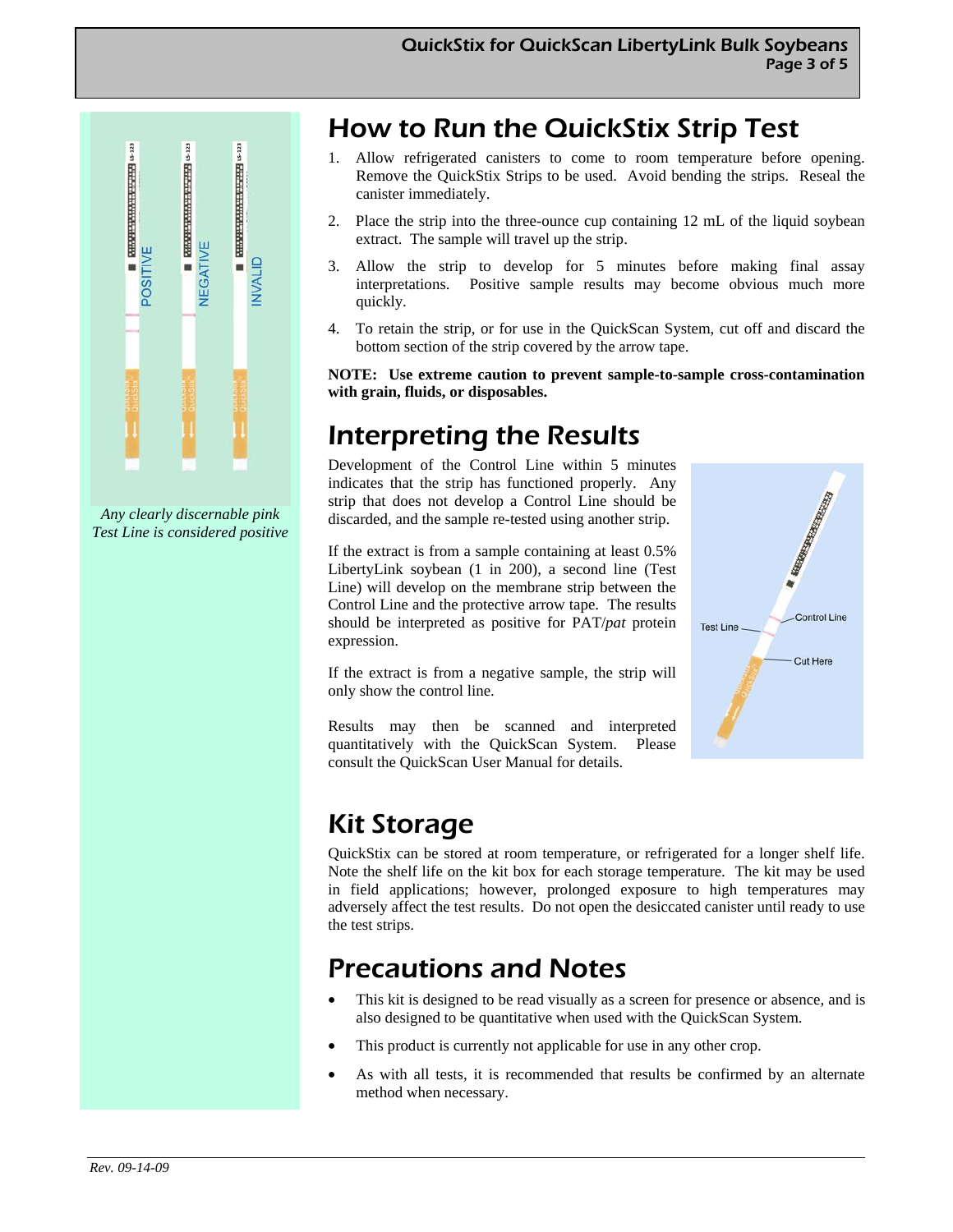#### QuickStix for QuickScan LibertyLink Bulk Soybeans Page 4 of 5









- The assay has been optimized to be used with the protocol provided in the kit. Deviation from this protocol may invalidate the results of the test.
- The results generated through the proper use of this diagnostic tool reflect the condition of the working sample directly tested. Extrapolation as to the condition of the originating lot, from which the working sample was derived, should be based on sound sampling procedures and statistical calculations which address random sampling effects, non-random seed lot sampling effects and assay system uncertainty. A negative result obtained when properly testing the working sample does not necessarily mean the originating lot is entirely negative for the analyte or protein in question.
- Warning: a strong positive result may safely be interpreted in as little as 2 minutes after sample addition. It is not safe, however, to interpret negative results prior to 5 minutes.
- Protect all components from hot or cold extremes of temperature when not in use.
- CAUTION: Tightly closed containers of soy extract, if left sitting for several hours, may ferment and cause the lid or container to burst. Dispose of extract when testing is complete.